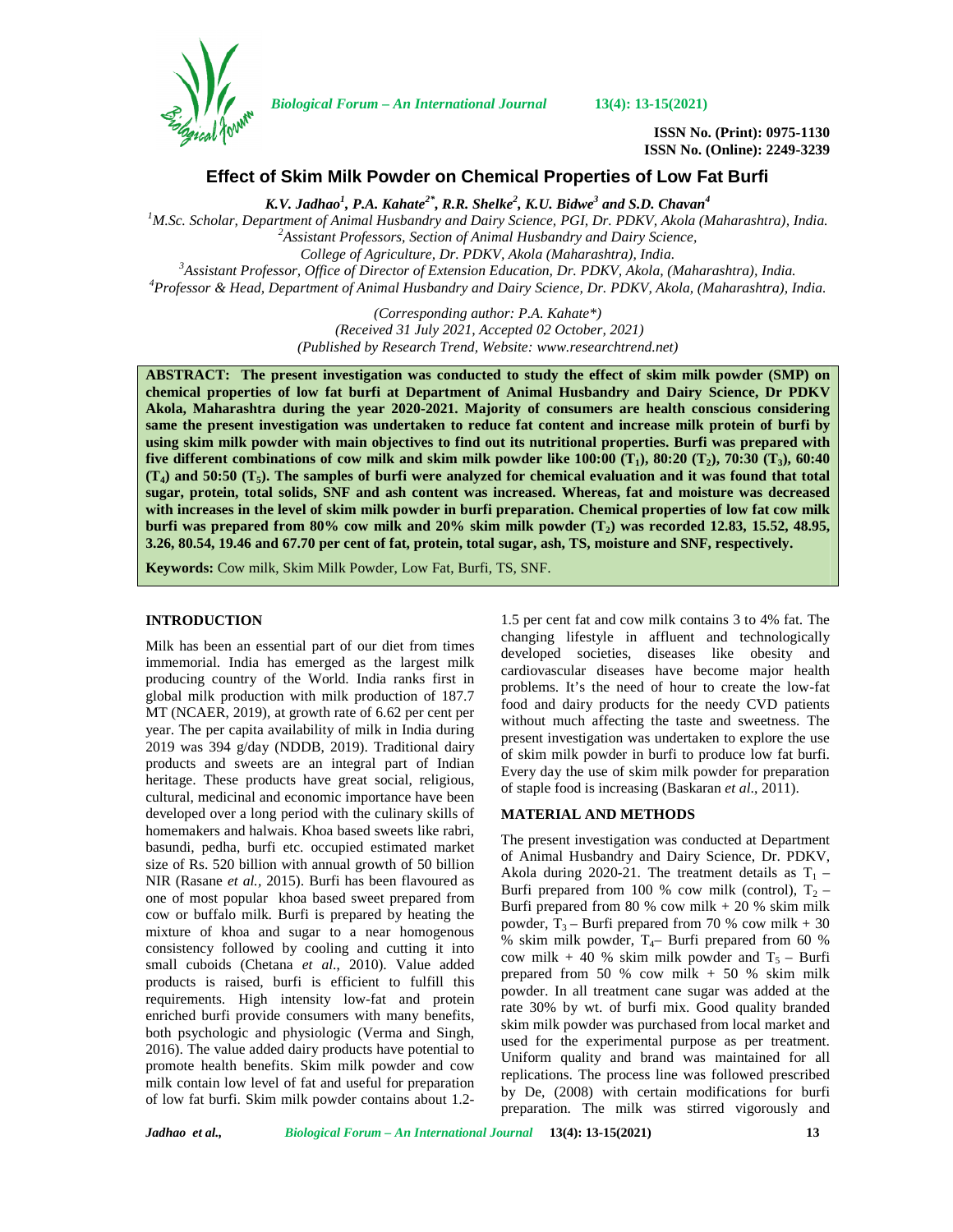constantly with a circular motion by a kunti. During this operation all parts of the pan with which the milk comes into contact are lightly scrapped to prevent the milk from scorching. The calculated amount of skim milk powder added according to treatments. Constant evaporation of moisture takes place and the milk thickens progressively. 30% of mixture sugar added into it. The heating continued with greater control here after and the speed of stirring-cum-scrapping increased till the viscous mass reaches a semi-solid/pasty consistency. The final product ready when it showed signs of leaving the bottom and the sides of the karahi. **Determination of chemical composition of burfi.**

Moisture, fat, protein and ash were determined by the AOAC, (2000) methods, while the refractometric method described by Akinsanya, (1998) was used to determine the total sugar content of burfi. SNF was obtained by subtracting the percentage of fat from the percentage of total solids in burfi. The data obtained was subjected to the statistical analysis by following the Randomized Block Design (RBD) for testing their differences as per the procedure described by Gomez and Gomez (1984).

#### **RESULTS AND DISCUSSION**

The data pertaining to the chemical composition of burfi differed by blending with different levels of skim milk powder are presented in Table 1.

| Table 1: Average chemical composition of burfi prepared with different combination levels of cow milk and |  |
|-----------------------------------------------------------------------------------------------------------|--|
| skim milk powder.                                                                                         |  |

| Treatments     | <b>Parameters</b> |         |                    |       |                     |                 |               |
|----------------|-------------------|---------|--------------------|-------|---------------------|-----------------|---------------|
|                | Fat               | Protein | <b>Total sugar</b> | Ash   | <b>Total solids</b> | <b>Moisture</b> | Solid not fat |
|                | 15.75             | 13.16   | 45.48              | 2.66  | 77.05               | 22.95           | 61.30         |
| $\mathbf{T}_2$ | 12.83             | 15.52   | 48.93              | 3.26  | 80.54               | 19.46           | 67.70         |
| $\mathbf{T}_3$ | 11.38             | 16.70   | 50.63              | 3.56  | 82.27               | 17.73           | 70.89         |
| 14             | 9.93              | 17.89   | 52.39              | 3.86  | 84.07               | 15.93           | 74.14         |
| $T_5$          | 8.47              | 19.07   | 54.12              | 4.16  | 85.82               | 14.18           | 77.35         |
| S.E. $(m) \pm$ | 0.232             | 0.151   | 0.087              | 0.051 | 0.241               | 0.240           | 0.168         |
| C.D. at $5\%$  | 0.724             | 0.471   | 0.271              | 0.158 | 0.751               | 0.748           | 0.524         |

**Fat content of Burfi.** The average fat content in burfi was decreased in case of added the skim milk powder. The fat content of burfi prepared under the treatment  $T_1$ ,  $T_2$ ,  $T_3$ ,  $T_4$  and  $T_5$  by utilization of skim milk powder were 15.75, 12.83,11.38, 9.93, and 8.47 per cent, respectively. The results indicated that fat content was highest in burfi prepared without addition of skim milk powder  $(T_1)$ . This clearly showed that as the quantity skim milk powder increases the fat content in the burfi was reduced. This might be due to low fat content in skim milk powder. Suryawanshi, (2012) conducted study on quality of peda from skim milk powder blended with cow milk observed as the level of skim milk powder increased the fat content declined from  $T_1$ to  $T_5$  (15.76 to 0.80%). Kumar *et al.*, (2016) reported that, the fat content was reduced by addition on 10 % of pineapple pulp in burfi preparation. Present findings are in agreement with the Chaudhari, (2015); Tanuja *et al*., (2017).

**Protein content of Burfi.** The protein content in low fat burfi was found higher in treatment  $(T_5)$  19.07 per cent and lowest in treatment  $(T_1)$  13.16 per cent. The protein content in all treatments significantly differed from each other and it was increased with the increases the level of skim milk powder in burfi preparation. This is might be due to the high amount of protein in skim milk powder. Nearly closed findings noted by Satav, (2014) reported that as the levels of walnut powder increases, there was increased (14.90 to 16.30%) in the level of protein content in burfi. Also, Jadhav, (2015) reported that, increases the level of gram flour, there was increased in the level of protein content in burfi (12.59 to 16.48per cent). On the other hand, Kumar *et al.,* (2016) reported that decreased protein content with increased the level of pineapple pulp in burfi preparation.

**Total sugar content of Burfi.** The addition of skim milk powder in the preparation of burfi, significantly changes the total sugar content. The average values of total sugar content in burfi prepared under the different treatment  $T_1$ ,  $T_2$ ,  $T_3$ ,  $T_4$  and  $T_5$  were 45.48, 48.93, 50.63, 52.39 and 54.12 per cent, respectively. This indicated that as the skim milk powder level increased, the total sugar content in burfi also increased. This might be due to high content of total sugar in skim milk powder. The present findings are in agreement with Patil, (2012) reported that as the level of dried date increased with increases total sugar content in burfi from 46.90 to 53.17 percent. Kumar *et al.,* (2016) reported that increased total sugar content with increases the level of pineapple pulp in burfi preparation.

**Ash content of Burfi.** The ash content in the burfi prepared by addition of skim milk powder at the rate 0 per cent  $(T_1)$ , 20 per cent  $(T_2)$ , 30 per cent  $(T_3)$ , 40 per cent  $(T_4)$ , and 50 per cent  $(T_5)$  were 2.66, 3.26, 3.56, 3.44, 3.86 and 4.16 per cent, respectively. The ash per cent was highest (4.16 per cent) in burfi prepared with addition of 50 per cent of skim milk powder  $(T_5)$ . Suryawanshi, (2012) conducted study on quality of peda from skim milk powder blended with cow milk observed as the level of skim milk powder increased the ash content increased from 2.00 to 2.20 per cent. Ash content increased due to high ash content in skim milk powder.

Also, the results of present study are in agreement with Kapare, (2017) studied on preparation of burfi blended with finger millet, ash content was increases in burfi. Kumar *et al.,* (2016) revealed that, the observation was contradictory regarding the ash content in pineapple burfi.

**Total solids content of Burfi.** The total solids content was higher in treatment  $T_5$  as 85.82 per cent and